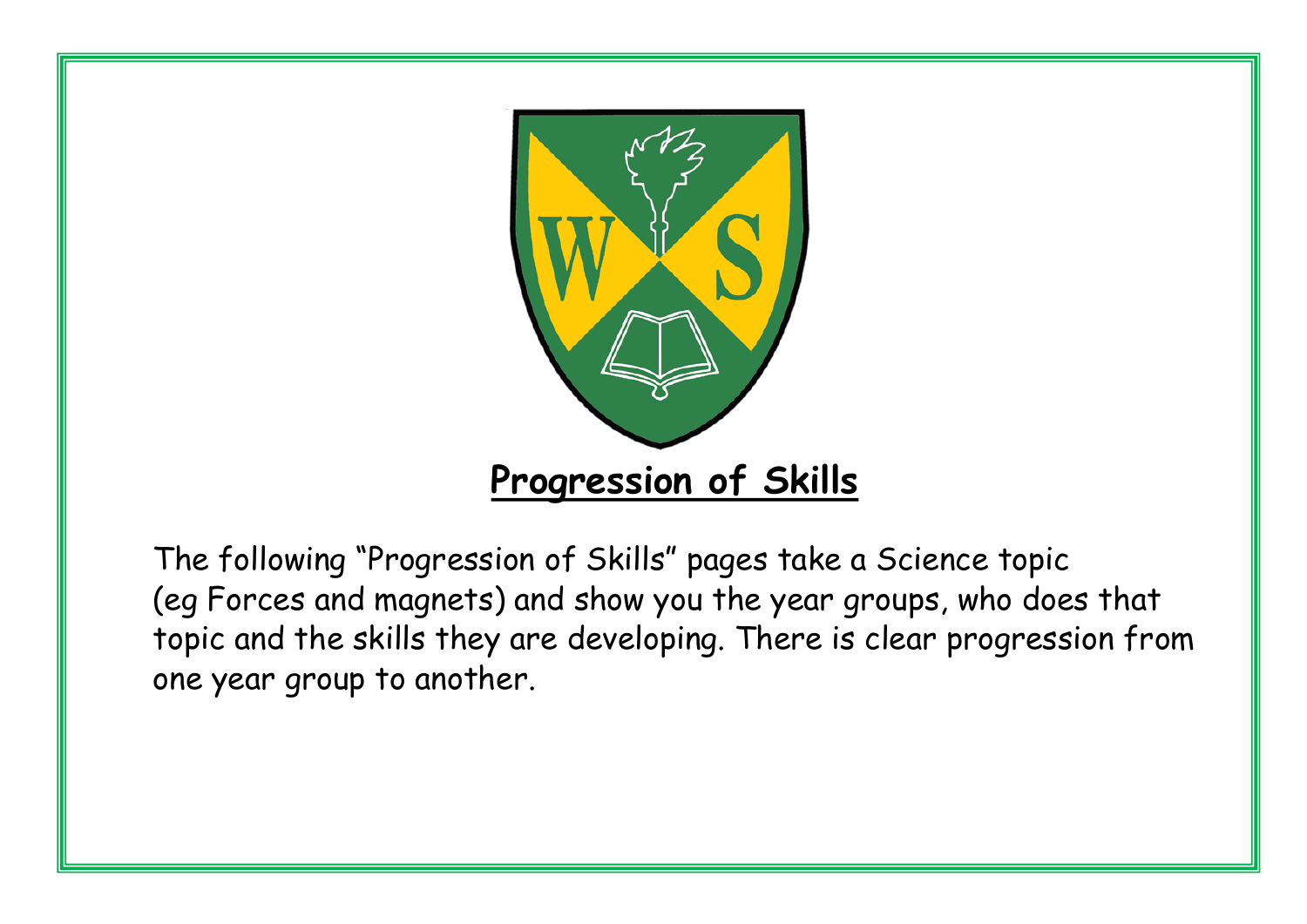## **Working Scientifically - Progression through KS1 and KS2** (from NC – with statutory statements in Bold)

| <b>Key Stage 1</b>                                                                                                                                                    | <b>Lower Key Stage 2</b>                                                                                                                                                                                                                               | <b>Upper Key Stage 2</b>                                                                                                                                                                                                                                                                                                                                                   |
|-----------------------------------------------------------------------------------------------------------------------------------------------------------------------|--------------------------------------------------------------------------------------------------------------------------------------------------------------------------------------------------------------------------------------------------------|----------------------------------------------------------------------------------------------------------------------------------------------------------------------------------------------------------------------------------------------------------------------------------------------------------------------------------------------------------------------------|
| I can explore the world around me and raise my<br>own simple questions.                                                                                               | I can raise my own relevant questions about the world<br>around me.                                                                                                                                                                                    | I can use my science experiences to explore ideas and raise different<br>kinds of questions.                                                                                                                                                                                                                                                                               |
| I can experience different types of science enquir-<br>ies, including practical activities.                                                                           | I can be given a range of scientific experiences and use<br>different types of science enquiries to answer questions.                                                                                                                                  | I can talk about how scientific ideas have developed over time                                                                                                                                                                                                                                                                                                             |
| I can ask simple questions and begin to rec-<br>ognise different ways in which I might answer<br>scientific questions.                                                | I can start to make my own decisions about the most appropri-<br>ate type of scientific enquiry I might use to answer questions.                                                                                                                       | I can select and plan the most appropriate type of scientific en-<br>quiry to use to answer scientific questions.                                                                                                                                                                                                                                                          |
| I can carry out simple tests.                                                                                                                                         | I can set up simple practical enquiries, comparative and fair<br>tests.<br>I can recognise when a simple fair test is necessary and help to<br>decide how to set it up.                                                                                | I can recognise when and how to set up comparative and fair<br>tests and explain which variables need to be controlled and why.                                                                                                                                                                                                                                            |
| I can use simple features to compare objects,<br>materials and living things and, with help, de-<br>cide how to sort and group them (identifying<br>and classifying). | I can talk about criteria for grouping, sorting and classifying; and<br>use simple keys.                                                                                                                                                               | I can use and develop keys and other information records to identify,<br>classify and describe living things and materials, and identify patterns<br>that might be found in the natural environment.                                                                                                                                                                       |
| I can ask people questions and use simple sec-<br>ondary sources to find answers.                                                                                     | I can recognise when and how secondary sources might help<br>me to answer questions that cannot be answered through practi-<br>cal investigations.                                                                                                     | I can recognise which secondary sources will be most useful to re-<br>search my ideas and begin to separate opinion from fact                                                                                                                                                                                                                                              |
| I can observe closely, using simple equipment<br>I can, with help, observe changes over time.                                                                         | I can make systematic and careful observations<br>I can help to make decisions about what observations to make,<br>how long to make them for and the type of simple equipment<br>might be used.                                                        | I can make my own decisions about what observations to make, what<br>measurements to use, how long to make them for and whether to re-<br>peat them.                                                                                                                                                                                                                       |
| I can, with guidance, begin to notice patterns and<br>relationships.                                                                                                  | I can begin to look for naturally occurring patterns and relation-<br>ships and decide what data to collect to identify them.                                                                                                                          | I can look for different causal relationships in data and identify evi-<br>dence that refutes or supports my own ideas.                                                                                                                                                                                                                                                    |
| I can use simple measurements and equip-<br>ment (e.g. hand lenses, egg timers) to gather<br>data.                                                                    | I can take accurate measurements using standard units and<br>learn how to use a range of (new) equipment, such as data log-<br>gers / thermometers appropriately.                                                                                      | I can choose the most appropriate equipment to make measure-<br>ments with increasing precision and explain how to use it accu-<br>rately. I can take repeat measurements where appropriate.                                                                                                                                                                               |
| I can record simple data.                                                                                                                                             | I can collect and record data from my observations and<br>measurements in a variety of ways: notes, bar charts and ta-<br>bles, standard units, drawings, labelled diagrams, keys and<br>make decisions about how to record and analyse my data.       | I can decide how to record data and results of increasing com-<br>plexity from a choice of familiar approaches: scientific diagrams<br>and labels, classification keys, tables, scatter graphs, bar and<br>line graphs.                                                                                                                                                    |
| I can use my observations and ideas to sug-<br>gest answers to questions.<br>I can talk about what I have found out and how I<br>found it out.                        | I can, with help, look for changes, patterns, similarities and<br>differences in my data in order to draw simple conclusions and<br>answer questions using scientific evidence.                                                                        | I can identify scientific evidence that has been used to support or<br>refute ideas or arguments.                                                                                                                                                                                                                                                                          |
| I can, with help, record and communicate findings<br>in a range of ways and begin to use simple scien-<br>tific language.                                             | I can use relevant scientific language to discuss ideas and<br>communicate findings in ways that are appropriate for dif-<br>ferent audiences, including using oral and written explanations,<br>displays or presentations of results and conclusions. | I can use relevant scientific language and illustrations to discuss,<br>communicate and justify scientific ideas, use oral and written forms<br>such as displays and other presentations to report my findings,<br>conclusions, causal relationships and explanations of degree of<br>trust in results. I can talk about how scientific ideas have developed<br>over time. |
|                                                                                                                                                                       | I can, with support, raise new questions from the data,<br>make predictions for new values within or beyond the data<br>and suggest improvements to what I have already done.                                                                          | I can use my results to make predictions and identify when fur-<br>ther observations, comparative and fair tests might be needed.                                                                                                                                                                                                                                          |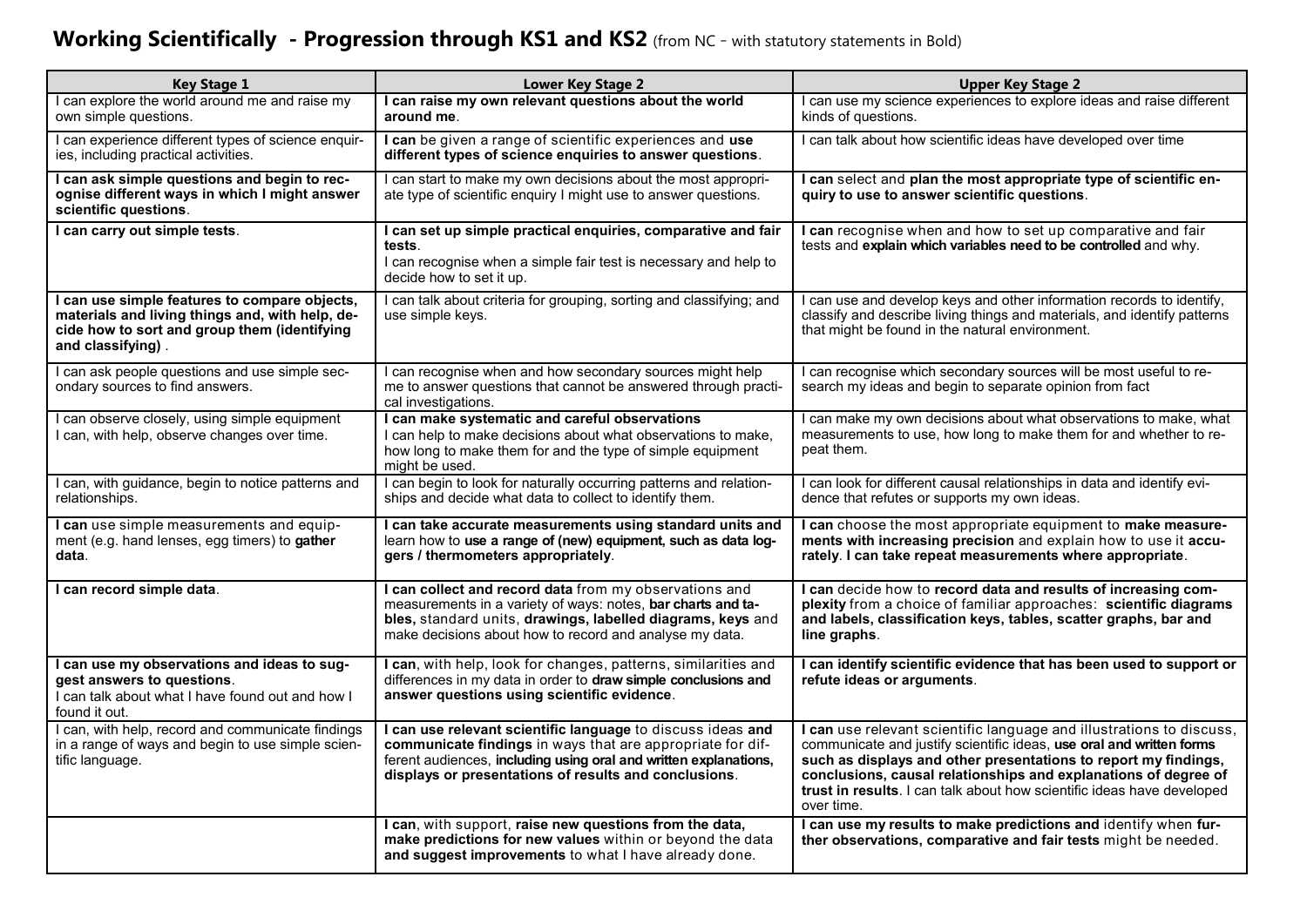Wilkinson Primary School

Science Progression of Skills Overview

|                                                             | <b>Animals Including Humans</b>                                                                                                                                    |                                                                                                                                                                                                                                                                                                  |                                                                                                                                                                                                                                                                                                                                                                                                                                                                                                                                                                                                                                                                                                                 |                                                                                                                                                                                                                                                                                                                                                                                                                                                                                                                                                                   |                                                                                                                                                                                                                                                                                                                                                                                                                                                                                                                                                                                 |                                                                                                                                                                                                                                                                                                                                                                                                                                                                                                                                                                                                                        |  |  |
|-------------------------------------------------------------|--------------------------------------------------------------------------------------------------------------------------------------------------------------------|--------------------------------------------------------------------------------------------------------------------------------------------------------------------------------------------------------------------------------------------------------------------------------------------------|-----------------------------------------------------------------------------------------------------------------------------------------------------------------------------------------------------------------------------------------------------------------------------------------------------------------------------------------------------------------------------------------------------------------------------------------------------------------------------------------------------------------------------------------------------------------------------------------------------------------------------------------------------------------------------------------------------------------|-------------------------------------------------------------------------------------------------------------------------------------------------------------------------------------------------------------------------------------------------------------------------------------------------------------------------------------------------------------------------------------------------------------------------------------------------------------------------------------------------------------------------------------------------------------------|---------------------------------------------------------------------------------------------------------------------------------------------------------------------------------------------------------------------------------------------------------------------------------------------------------------------------------------------------------------------------------------------------------------------------------------------------------------------------------------------------------------------------------------------------------------------------------|------------------------------------------------------------------------------------------------------------------------------------------------------------------------------------------------------------------------------------------------------------------------------------------------------------------------------------------------------------------------------------------------------------------------------------------------------------------------------------------------------------------------------------------------------------------------------------------------------------------------|--|--|
| Science<br>Progression of<br>skills                         | Year 1                                                                                                                                                             | Year 2                                                                                                                                                                                                                                                                                           | Year 3                                                                                                                                                                                                                                                                                                                                                                                                                                                                                                                                                                                                                                                                                                          | Year 4                                                                                                                                                                                                                                                                                                                                                                                                                                                                                                                                                            | Year 5                                                                                                                                                                                                                                                                                                                                                                                                                                                                                                                                                                          | <u>Year 6</u>                                                                                                                                                                                                                                                                                                                                                                                                                                                                                                                                                                                                          |  |  |
| Animals<br>including<br>humans<br>Working<br>Scientifically | Children can explain<br>and use senses. They<br>can observe, describe<br>and record living<br>things. Children can<br>present information in<br>charts and tables. | Children can explore<br>and use senses. They<br>can describe and ob-<br>serve living things. Chil-<br>dren can communicate<br>what happens in their<br>world as well as making<br>and recording observa-<br>tions and comparisons.<br>They can present infor-<br>mation in charts and<br>tables. | Children are able to ask<br>relevant questions and<br>using different types of<br>scientific enquiries to<br>answer them. They can<br>set up simple practical<br>enquiries, comparative<br>and fair tests. Children<br>can make systematic and<br>careful observations and<br>record findings using<br>scientific language, draw-<br>ings, labelled diagrams,<br>keys, bar charts and ta-<br>bles. They can use results<br>to draw simple conclu-<br>sions. Also, they can<br>identify differences, simi-<br>larities or changes related<br>to simple scientific ideas<br>and processes. Children<br>can use straightforward<br>scientific evidence to an-<br>swer questions or to sup-<br>port their findings. | Children can take accurate<br>measurements using<br>standard units, using a<br>range of equipment, in-<br>cluding thermometers and<br>data loggers. They are<br>able to gather, recording,<br>classifying and presenting<br>data in a variety of ways<br>to help in answering ques-<br>tions. Children can report<br>on findings from enquiries,<br>including oral and written<br>explanations, displays or<br>presentations of results<br>and conclusions. They<br>make predictions for new<br>values, suggest improve-<br>ments and raise further<br>questions. | Children are able to plan<br>different types of scientific<br>enquiries to answer ques-<br>tions. They can also take<br>measurements using a<br>range of scientific equip-<br>ment. Children can record<br>data and results of in-<br>creasing complexity using<br>scientific diagrams and<br>labels classification keys,<br>tables, bar and line<br>graphs. They can use test<br>results to make predictions<br>to set up further compara-<br>tive and fair tests. Also,<br>children are able to report<br>and present findings from<br>enquiries, including conclu-<br>sions. | Children can recognise<br>and control variables<br>where necessary. They can<br>take measurements with<br>increasing accuracy and<br>precision, taking repeat<br>readings when appropri-<br>ate. Children can record<br>data with increasing com-<br>plexity including scatter<br>graphs. They can present<br>findings including casual<br>relationships and explana-<br>tions of a degree of trust<br>in results, in oral and writ-<br>ten forms such as displays<br>and other presentations.<br>Also, children can identify<br>scientific evidence that has<br>been used to support or<br>refute ideas or arguments. |  |  |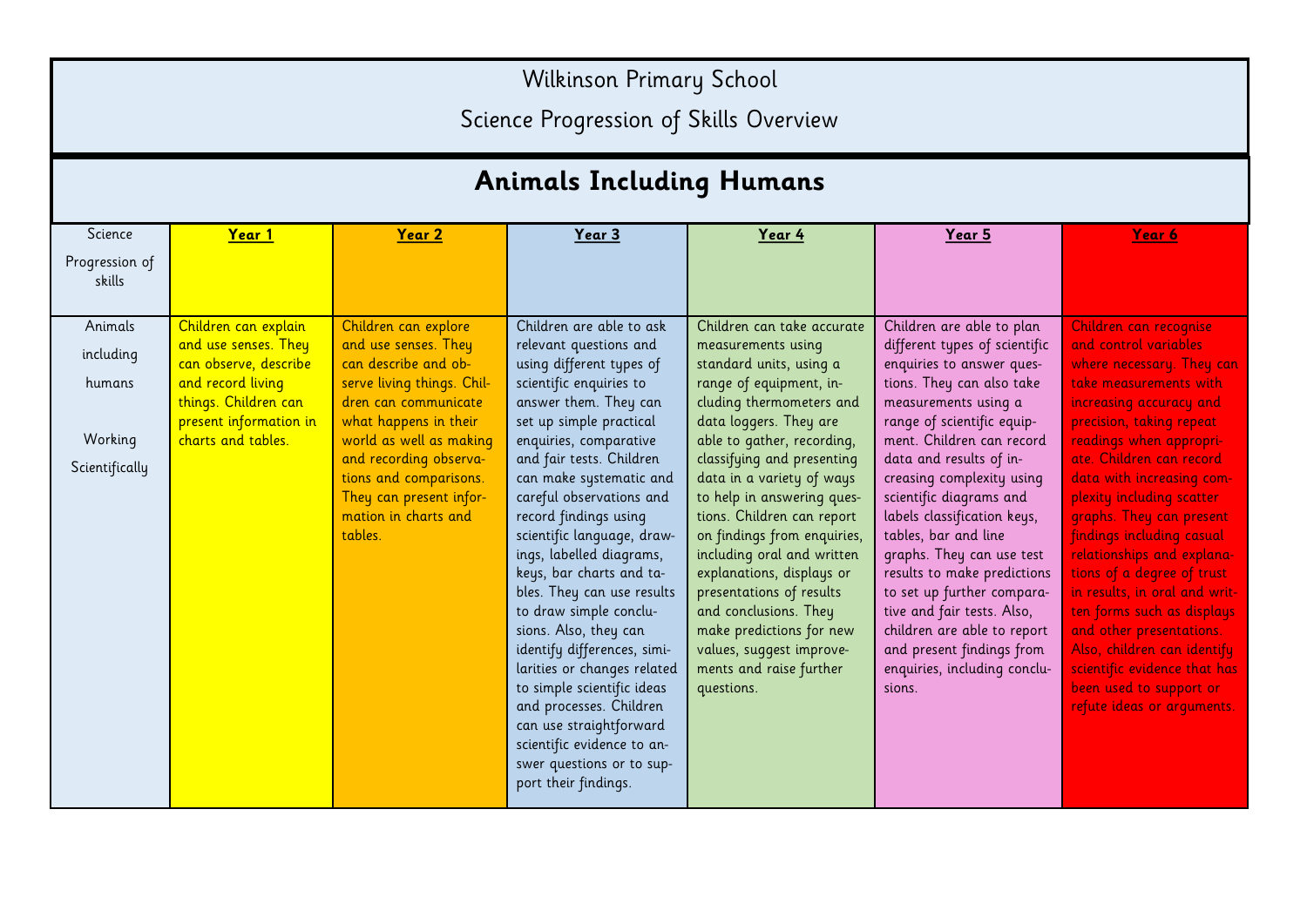|                                                 | Wilkinson Primary School<br>Science Progression of Skills Overview<br><b>Earth and Space</b> |        |        |        |                                                                                                                                                                                                                                                                                                                                                                                                                                                                                                                                       |        |  |
|-------------------------------------------------|----------------------------------------------------------------------------------------------|--------|--------|--------|---------------------------------------------------------------------------------------------------------------------------------------------------------------------------------------------------------------------------------------------------------------------------------------------------------------------------------------------------------------------------------------------------------------------------------------------------------------------------------------------------------------------------------------|--------|--|
| Science<br>Progression of<br>skills             | Year 1                                                                                       | Year 2 | Year 3 | Year 4 | Year 5                                                                                                                                                                                                                                                                                                                                                                                                                                                                                                                                | Year 6 |  |
| Earth and<br>Space<br>Working<br>Scientifically |                                                                                              |        |        |        | Children can plan different<br>types of scientific enquiries<br>to answer questions. They<br>can take measurements,<br>using range of scientific<br>equipment. They care able<br>to record data and results<br>of increasing complexity<br>using scientific diagrams<br>and labels, classification<br>keys, tables, bar and line<br>graphs. Children can use<br>test results to make pre-<br>dictions to set up further<br>comparative and fair tests<br>and report and present<br>findings from enquiries,<br>including conclusions. |        |  |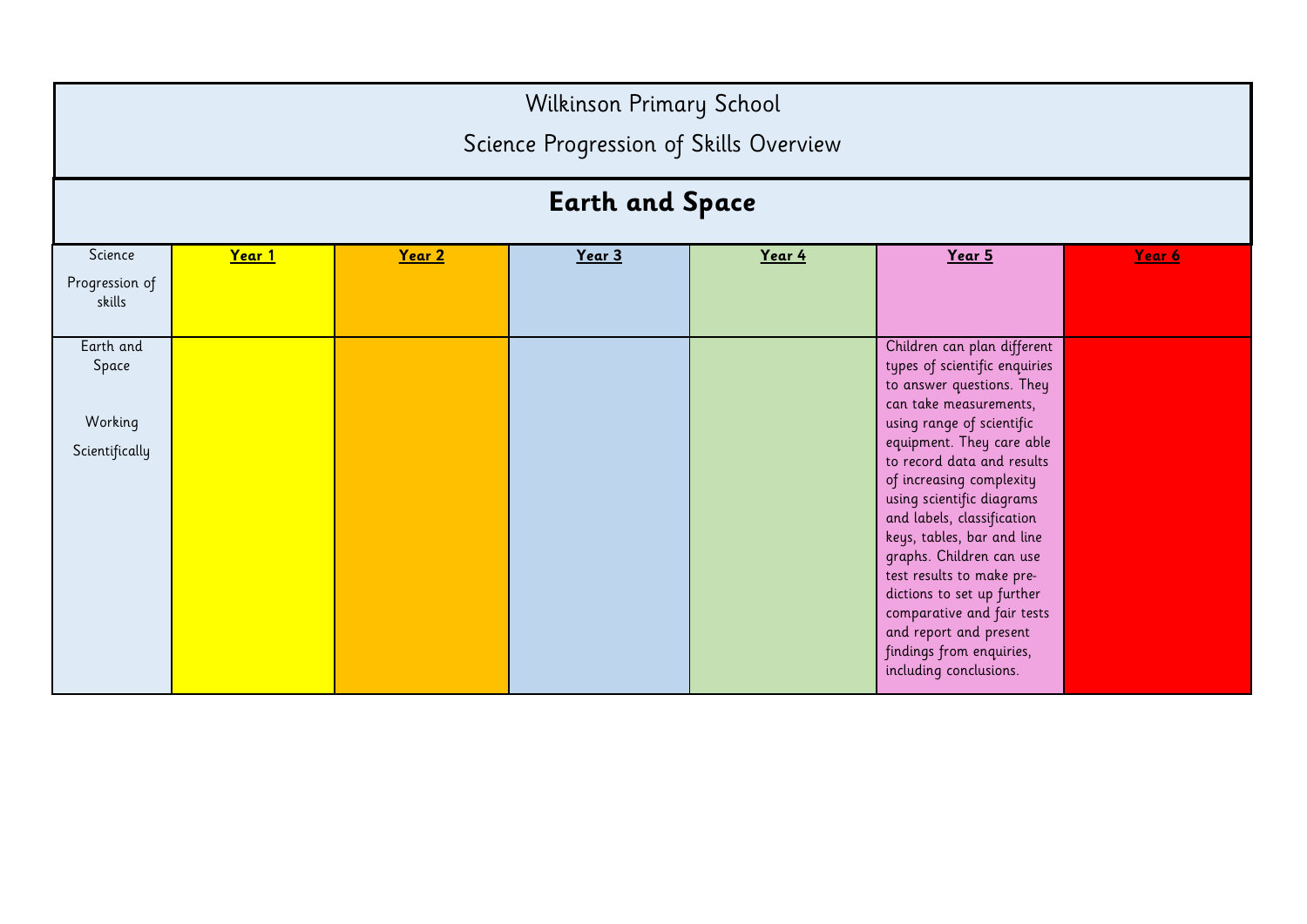|                                          | <b>Wilkinson Primary School</b><br>Science Progression of Skills Overview<br><b>Electricity</b> |        |        |                                                                                                                                                                                                                                                                                                                                                                                                                                                                                                                                                            |        |                                                                                                                                                                                                                                                                                                                                                                                                                                                                                                                                                                                                                                             |  |
|------------------------------------------|-------------------------------------------------------------------------------------------------|--------|--------|------------------------------------------------------------------------------------------------------------------------------------------------------------------------------------------------------------------------------------------------------------------------------------------------------------------------------------------------------------------------------------------------------------------------------------------------------------------------------------------------------------------------------------------------------------|--------|---------------------------------------------------------------------------------------------------------------------------------------------------------------------------------------------------------------------------------------------------------------------------------------------------------------------------------------------------------------------------------------------------------------------------------------------------------------------------------------------------------------------------------------------------------------------------------------------------------------------------------------------|--|
| Science<br>Progression of<br>skills      | Year 1                                                                                          | Year 2 | Year 3 | Year 4                                                                                                                                                                                                                                                                                                                                                                                                                                                                                                                                                     | Year 5 | Year 6                                                                                                                                                                                                                                                                                                                                                                                                                                                                                                                                                                                                                                      |  |
| Electricity<br>Working<br>Scientifically |                                                                                                 |        |        | Children can take accurate<br>measurements using<br>standard units, using a<br>range of equipment, in-<br>cluding thermometers and<br>data loggers. They can<br>gather, record, classify<br>and present data in a vari-<br>ety of ways to help in<br>answering questions. They<br>can also report on findings<br>from enquiries, including<br>oral and written explana-<br>tions, displays or presenta-<br>tions of results and conclu-<br>sions. Children can make<br>predictions for new values,<br>suggest improvements and<br>raise further questions. |        | Children are able to rec-<br>ognise and control varia-<br>bles where necessary.<br>They can take measure-<br>ments with increasing<br>accuracy and precision,<br>taking repeat readings<br>when appropriate. They<br>can also record data with<br>increasing complexity<br>including scatter graphs.<br>Children can present find-<br>ings including casual rela-<br>tionships and explana-<br>tions of and a degree of<br>trust in results, in oral<br>and written forms such as<br>displays and other presen-<br>tations. They can identify<br>scientific evidence that<br>has been used to support<br>or refute ideas or argu-<br>ments. |  |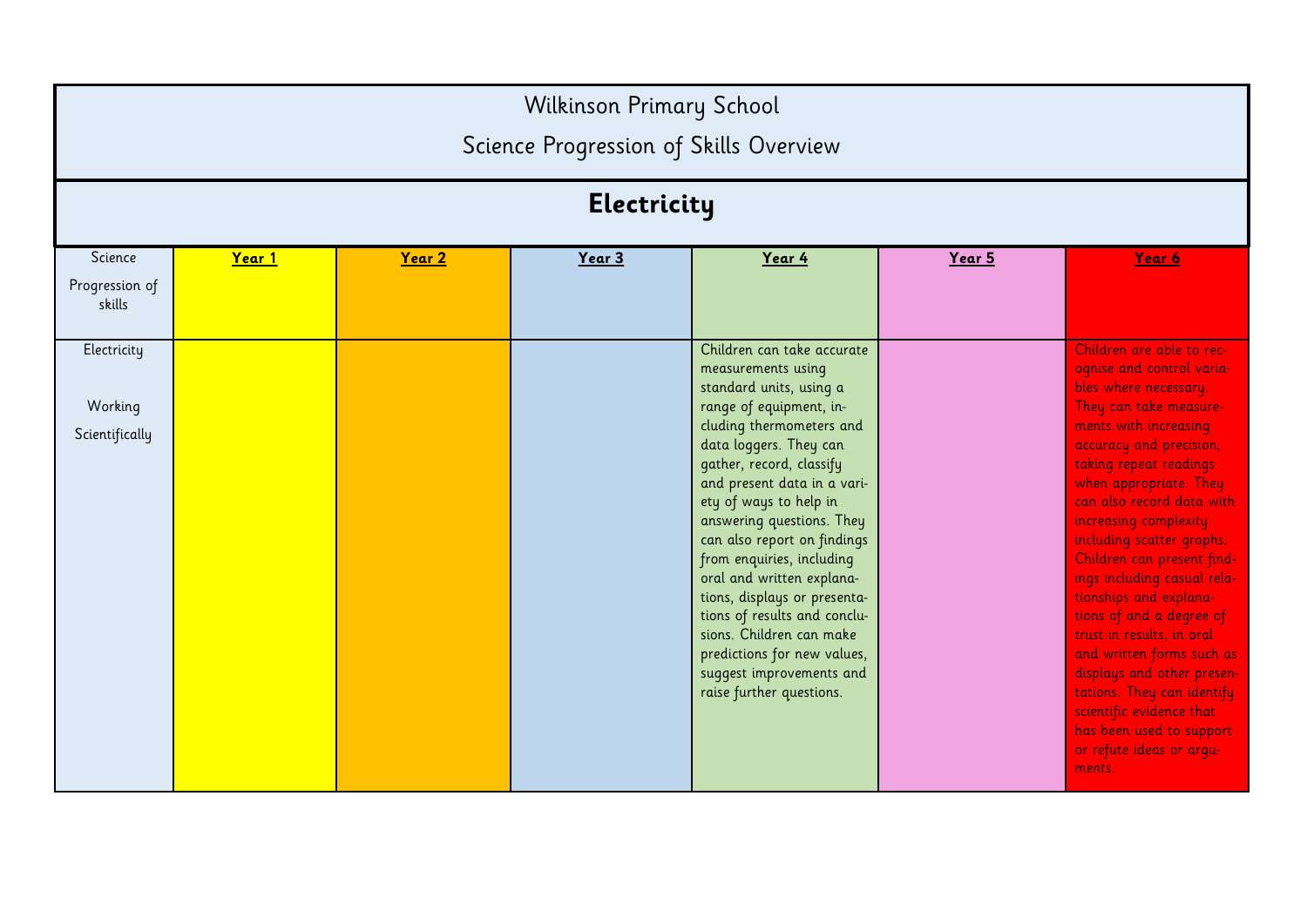|                                                    | Wilkinson Primary School<br>Science Progression of Skills Overview                                                                                                                                                                            |                                                                                                                                                                                                                                      |        |        |        |        |  |  |
|----------------------------------------------------|-----------------------------------------------------------------------------------------------------------------------------------------------------------------------------------------------------------------------------------------------|--------------------------------------------------------------------------------------------------------------------------------------------------------------------------------------------------------------------------------------|--------|--------|--------|--------|--|--|
| <b>Everyday Materials</b>                          |                                                                                                                                                                                                                                               |                                                                                                                                                                                                                                      |        |        |        |        |  |  |
| Science<br>Progression of<br>skills                | Year 1                                                                                                                                                                                                                                        | Year 2                                                                                                                                                                                                                               | Year 3 | Year 4 | Year 5 | Year 6 |  |  |
| Everyday<br>Materials<br>Working<br>Scientifically | Children can think<br>about what is expected<br>to happen. They can<br>turn ideas into a form<br>that can be tested.<br>They are able to make<br>observations/ compari-<br>sons and record them.<br>Children can decide if<br>a test is fair. | Children can turn ideas<br>into a form that can be<br>tested. They can think<br>about what is expected<br>to happen. They can<br>also make and record<br>observations/ compari-<br>sons. Children can de-<br>cide if a test is fair. |        |        |        |        |  |  |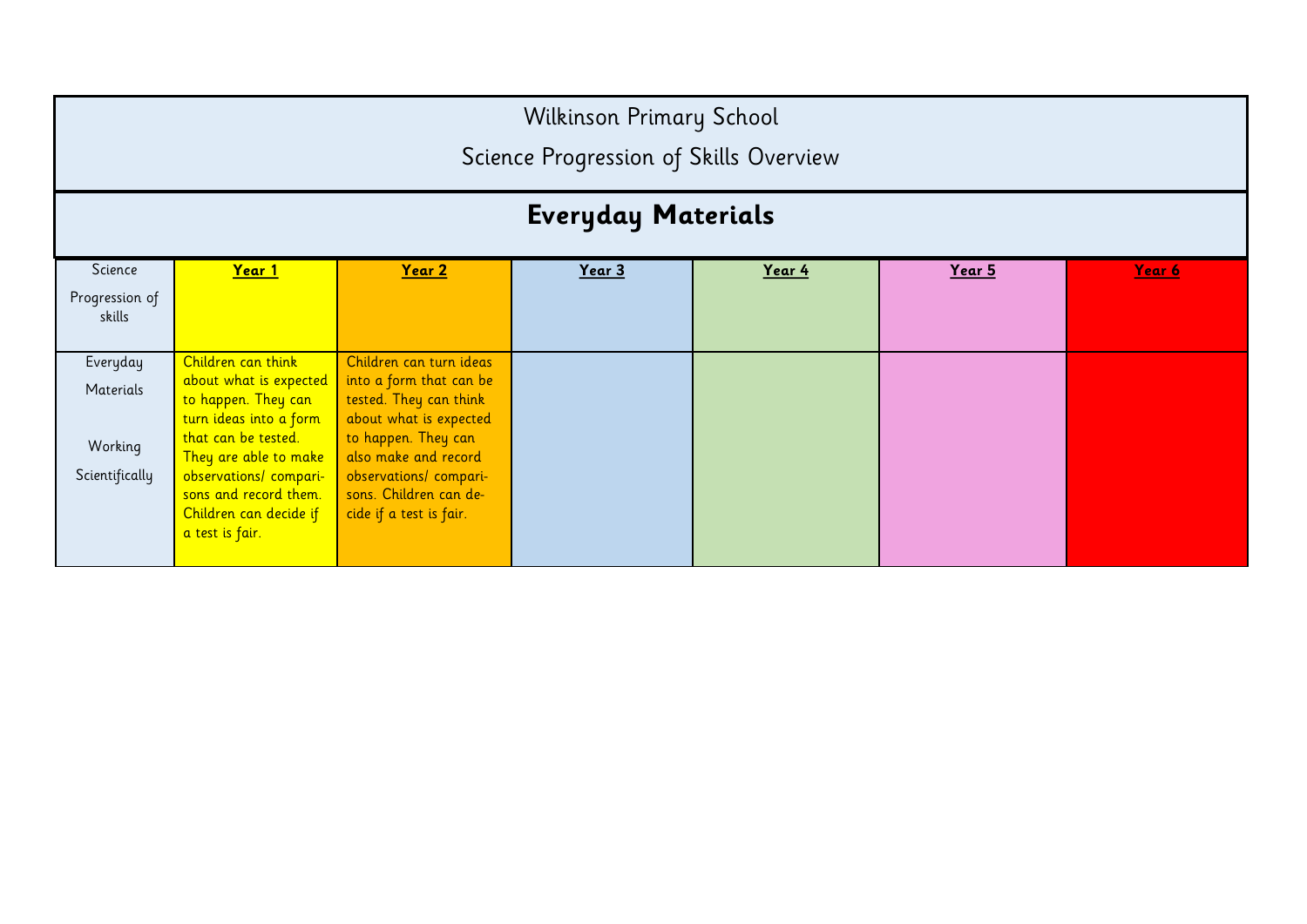|                                                           | Wilkinson Primary School<br>Science Progression of Skills Overview |        |        |        |        |                                                                                                                                                                                                                                                                                                                                                                                                                                                                                                                                                                                                                                       |  |  |
|-----------------------------------------------------------|--------------------------------------------------------------------|--------|--------|--------|--------|---------------------------------------------------------------------------------------------------------------------------------------------------------------------------------------------------------------------------------------------------------------------------------------------------------------------------------------------------------------------------------------------------------------------------------------------------------------------------------------------------------------------------------------------------------------------------------------------------------------------------------------|--|--|
|                                                           | <b>Evolution and Inheritance</b>                                   |        |        |        |        |                                                                                                                                                                                                                                                                                                                                                                                                                                                                                                                                                                                                                                       |  |  |
| Science<br>Progression of<br>skills                       | Year 1                                                             | Year 2 | Year 3 | Year 4 | Year 5 | Year 6                                                                                                                                                                                                                                                                                                                                                                                                                                                                                                                                                                                                                                |  |  |
| Evolution and<br>Inheritance<br>Working<br>Scientifically |                                                                    |        |        |        |        | Children can recognise<br>and control variables<br>where necessary. They are<br>able to take measure-<br>ments with increasing<br>accuracy and precision,<br>taking repeat readings<br>when appropriate. Also,<br>children can record data<br>with increasing complexity<br>including scatter graphs.<br>They can present findings<br>including casual relation-<br>ships and explanations of<br>and a degree of trust in<br>results, in oral and writ-<br>ten forms such as displays<br>and other presentations.<br>Children can identify sci-<br>entific evidence that has<br>been used to support or<br>refute ideas or arguments. |  |  |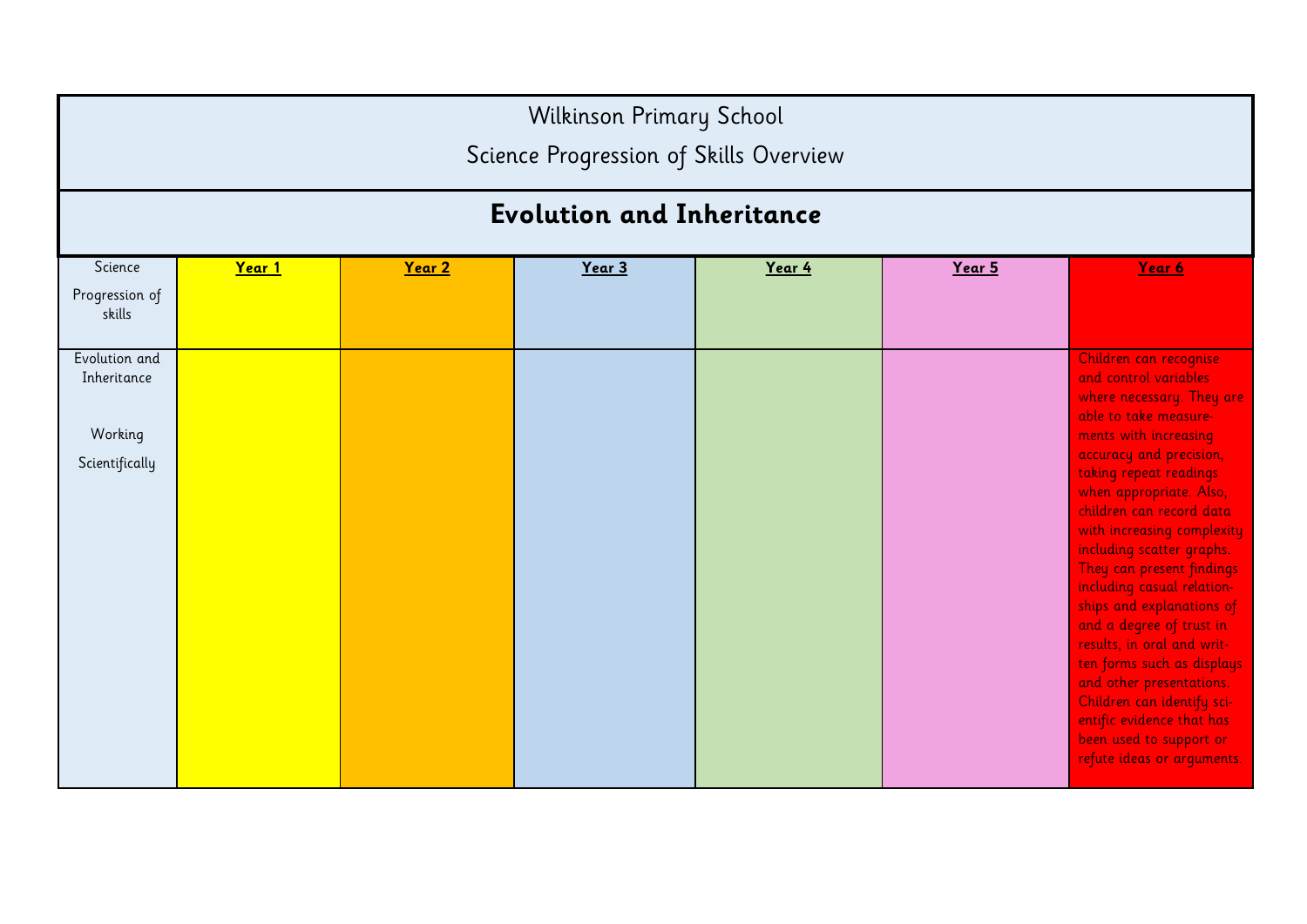| <b>Wilkinson Primary School</b>                    |                                        |        |                                                                                                                                                                                                                                                                                                                                                                                                                                                                                                                                                                                                                                                                                                              |        |                                                                                                                                                                                                                                                                                                                                                                                                                                                                                                                                                          |        |  |
|----------------------------------------------------|----------------------------------------|--------|--------------------------------------------------------------------------------------------------------------------------------------------------------------------------------------------------------------------------------------------------------------------------------------------------------------------------------------------------------------------------------------------------------------------------------------------------------------------------------------------------------------------------------------------------------------------------------------------------------------------------------------------------------------------------------------------------------------|--------|----------------------------------------------------------------------------------------------------------------------------------------------------------------------------------------------------------------------------------------------------------------------------------------------------------------------------------------------------------------------------------------------------------------------------------------------------------------------------------------------------------------------------------------------------------|--------|--|
|                                                    | Science Progression of Skills Overview |        |                                                                                                                                                                                                                                                                                                                                                                                                                                                                                                                                                                                                                                                                                                              |        |                                                                                                                                                                                                                                                                                                                                                                                                                                                                                                                                                          |        |  |
|                                                    | <b>Forces and Magnets</b>              |        |                                                                                                                                                                                                                                                                                                                                                                                                                                                                                                                                                                                                                                                                                                              |        |                                                                                                                                                                                                                                                                                                                                                                                                                                                                                                                                                          |        |  |
| Science<br>Progression of<br>skills                | Year 1                                 | Year 2 | Year 3                                                                                                                                                                                                                                                                                                                                                                                                                                                                                                                                                                                                                                                                                                       | Year 4 | Year 5                                                                                                                                                                                                                                                                                                                                                                                                                                                                                                                                                   | Year 6 |  |
| Forces and<br>Magnets<br>Working<br>Scientifically |                                        |        | Children can ask relevant<br>questions and use differ-<br>ent types of scientific<br>enquiries to answer them.<br>They can set up practical<br>enquiries, comparative<br>and fair tests. Also, they<br>can make systematic and<br>careful observations. Chil-<br>dren can record findings<br>using scientific language,<br>drawings, labelled dia-<br>grams, keys, bar charts<br>and tables. They can use<br>results to draw simple<br>conclusions. Children are<br>able to identify differ-<br>ences, similarities or<br>changes related to simple<br>scientific ideas and pro-<br>cesses. They can use<br>straightforward scientific<br>evidence to answer ques-<br>tions or to support their<br>findings. |        | Children can plan different<br>types of scientific enquiries<br>to answer questions. They<br>can take measurements,<br>using a range of scientific<br>equipment. Also, they can<br>record data and results of<br>increasing complexity us-<br>ing scientific diagrams and<br>labels, classification keys,<br>tables, bar and line<br>graphs. Children can also<br>use test results to make<br>predictions to set up fur-<br>ther comparative and fair<br>tests. They can report and<br>present findings from en-<br>quiries, including conclu-<br>sions. |        |  |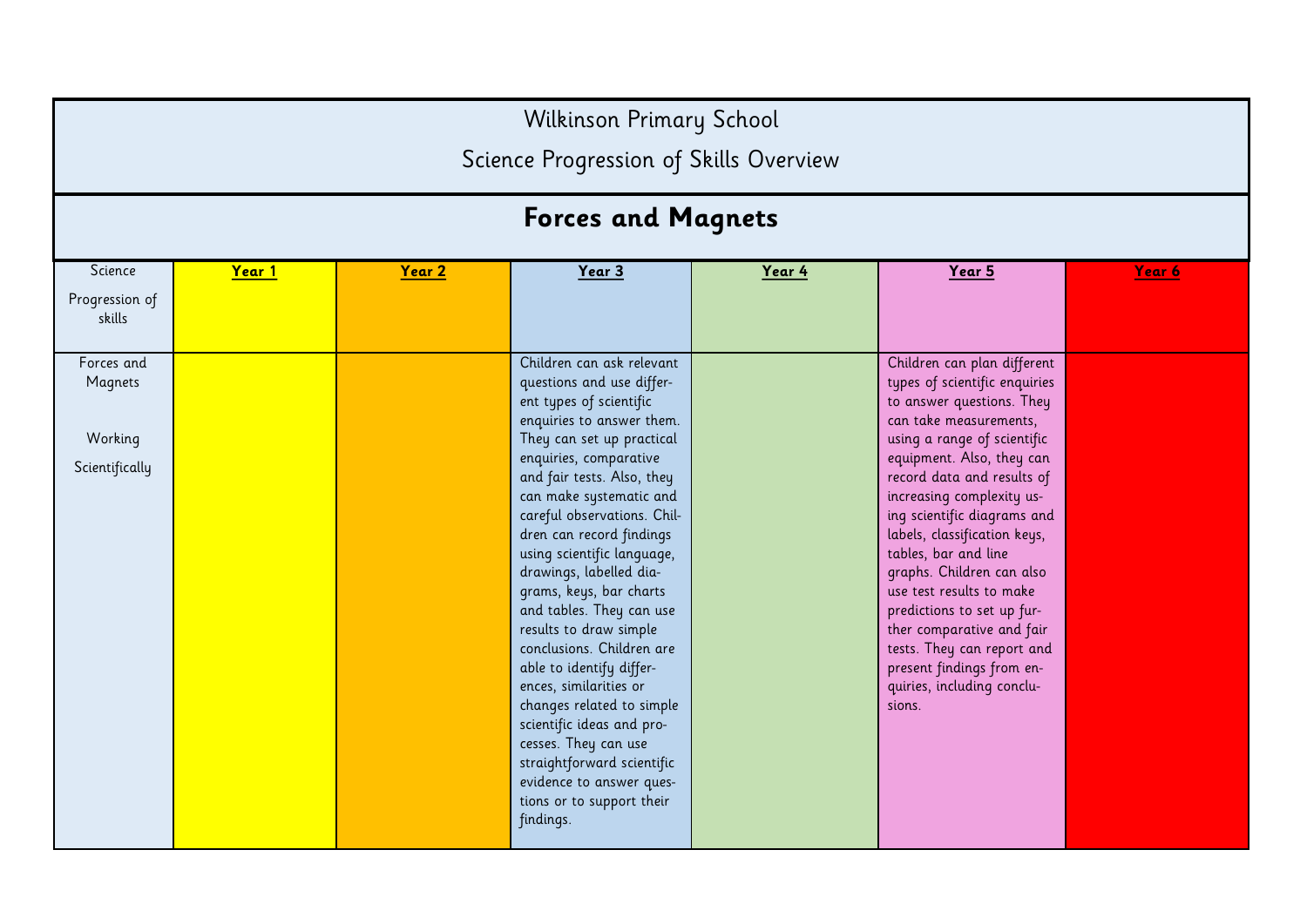|                                     | <b>Wilkinson Primary School</b><br>Science Progression of Skills Overview                                                                |        |                                                                                                                                                                                                                                                                                                                                                                                                                                                                                                                                                                                                                                                                                                                |        |        |                                                                                                                                                                                                                                                                                                                                                                                                                                                                                                                                                                                                                                      |  |
|-------------------------------------|------------------------------------------------------------------------------------------------------------------------------------------|--------|----------------------------------------------------------------------------------------------------------------------------------------------------------------------------------------------------------------------------------------------------------------------------------------------------------------------------------------------------------------------------------------------------------------------------------------------------------------------------------------------------------------------------------------------------------------------------------------------------------------------------------------------------------------------------------------------------------------|--------|--------|--------------------------------------------------------------------------------------------------------------------------------------------------------------------------------------------------------------------------------------------------------------------------------------------------------------------------------------------------------------------------------------------------------------------------------------------------------------------------------------------------------------------------------------------------------------------------------------------------------------------------------------|--|
|                                     |                                                                                                                                          |        | Light                                                                                                                                                                                                                                                                                                                                                                                                                                                                                                                                                                                                                                                                                                          |        |        |                                                                                                                                                                                                                                                                                                                                                                                                                                                                                                                                                                                                                                      |  |
| Science<br>Progression of<br>skills | Year 1                                                                                                                                   | Year 2 | Year 3                                                                                                                                                                                                                                                                                                                                                                                                                                                                                                                                                                                                                                                                                                         | Year 4 | Year 5 | Year 6                                                                                                                                                                                                                                                                                                                                                                                                                                                                                                                                                                                                                               |  |
| Light<br>Working<br>Scientifically  | Children can make<br>observations/ compari-<br>sons and explain them.<br>They can make sug-<br>gestions how to inves-<br>tigate an idea. |        | Children can ask relevant<br>questions and using dif-<br>ferent types of scientific<br>enquiries to answer them.<br>They are able to set up<br>simple practical enquiries,<br>comparative and fair<br>tests. They make system-<br>atic and careful observa-<br>tions and record findings<br>using simple scientific<br>language, drawings, la-<br>belled diagrams, keys,<br>bar charts and tables.<br>Children can use results<br>to draw simple conclu-<br>sions. They identify dif-<br>ferences, similarities or<br>changes related to simple<br>scientific ideas and pro-<br>cessed. Also, they can<br>use straightforward scien-<br>tific evidence to answer<br>questions or to support<br>their findings. |        |        | Children can recognise<br>and control variables<br>where necessary. They<br>can take measurements<br>with increasing accuracy<br>and precision, taking re-<br>peat readings when ap-<br>propriate. Also, they can<br>record data with increas-<br>ing complexity including<br>scatter graphs. Children<br>can present findings in-<br>cluding casual relation-<br>ships and explanations of<br>and a degree of trust in<br>results, in oral and writ-<br>ten forms such as dis-<br>plays and other presenta-<br>tions. They identify scien-<br>tific evidence that has<br>been used to support or<br>refute ideas or arqu-<br>ments. |  |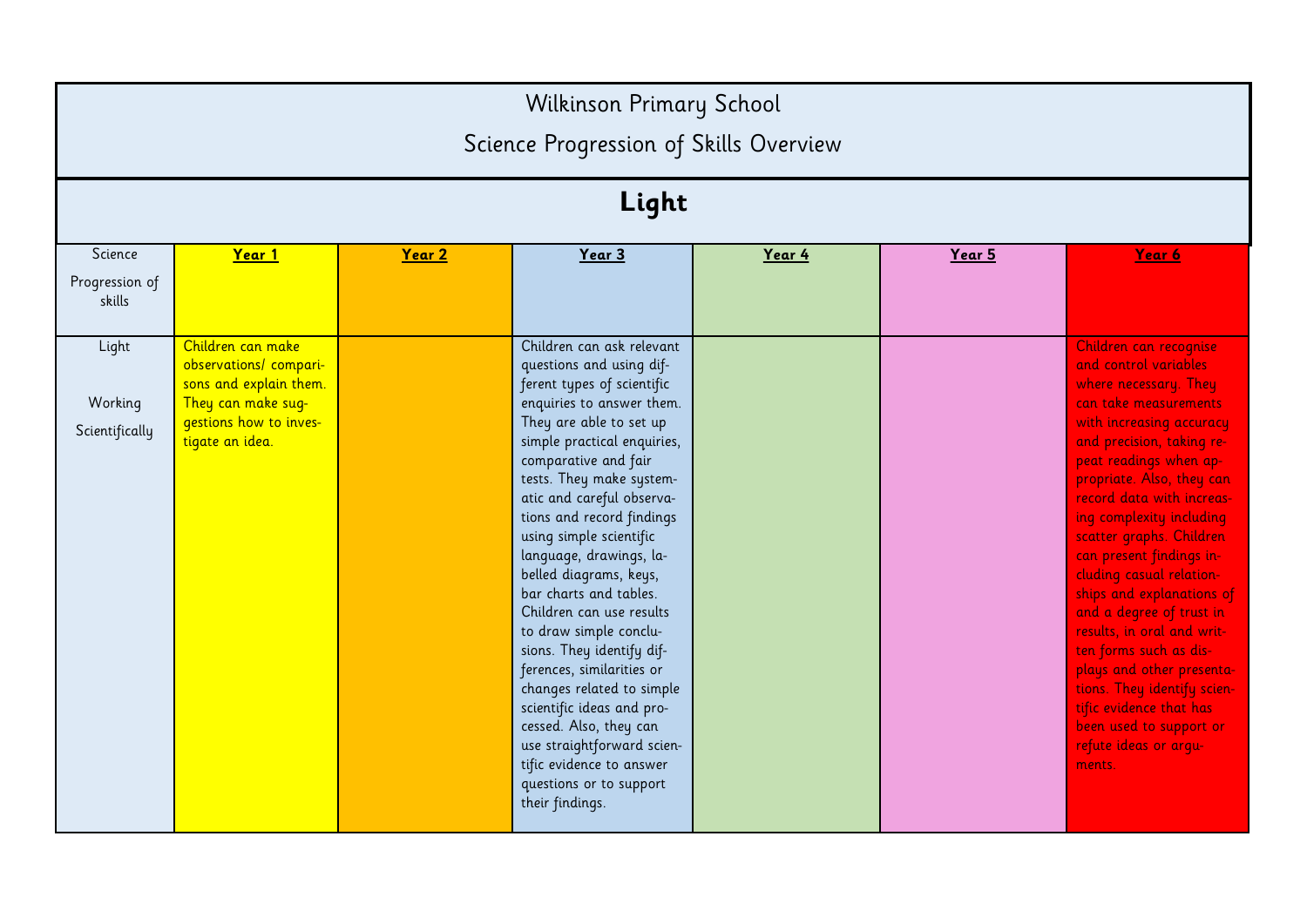|                                     | Wilkinson Primary School<br>Science Progression of Skills Overview                                                                                                                                            |                                                                                                                                                   |                                                                                                                                                                                                                                                                                                                                                                                                                                                                                                                                                                                                                                                                                                                  |        |        |        |  |
|-------------------------------------|---------------------------------------------------------------------------------------------------------------------------------------------------------------------------------------------------------------|---------------------------------------------------------------------------------------------------------------------------------------------------|------------------------------------------------------------------------------------------------------------------------------------------------------------------------------------------------------------------------------------------------------------------------------------------------------------------------------------------------------------------------------------------------------------------------------------------------------------------------------------------------------------------------------------------------------------------------------------------------------------------------------------------------------------------------------------------------------------------|--------|--------|--------|--|
|                                     |                                                                                                                                                                                                               |                                                                                                                                                   | <b>Plants</b>                                                                                                                                                                                                                                                                                                                                                                                                                                                                                                                                                                                                                                                                                                    |        |        |        |  |
| Science<br>Progression of<br>skills | Year 1                                                                                                                                                                                                        | Year 2                                                                                                                                            | Year 3                                                                                                                                                                                                                                                                                                                                                                                                                                                                                                                                                                                                                                                                                                           | Year 4 | Year 5 | Year 6 |  |
| Plants<br>Working<br>Scientifically | Children can turn ide-<br>as into a form that<br>can be tested. They<br>can make/ record ob-<br>servations and use<br>results to communicate<br>what happened. Chil-<br>dren are able to draw<br>conclusions. | Children can turn ideas<br>into a form that can be<br>tested. They can make<br>and record observations<br>and use results to draw<br>conclusions. | Children can ask relevant<br>questions and using dif-<br>ferent types of scientific<br>enquires to answer them.<br>They can set up simple<br>practical enquires, com-<br>parative and fair tests.<br>Also, children can make<br>systematic and careful<br>observations. They can<br>record findings using<br>simple scientific language,<br>drawings, labelled dia-<br>grams, keys, bar charts<br>and tables. Children can<br>used results to draw sim-<br>ple conclusions. They can<br>identify differences, simi-<br>larities or changes related<br>to simple scientific ideas<br>and processes. They can<br>use straightforward scien-<br>tific evidence to answer<br>questions to support their<br>findings. |        |        |        |  |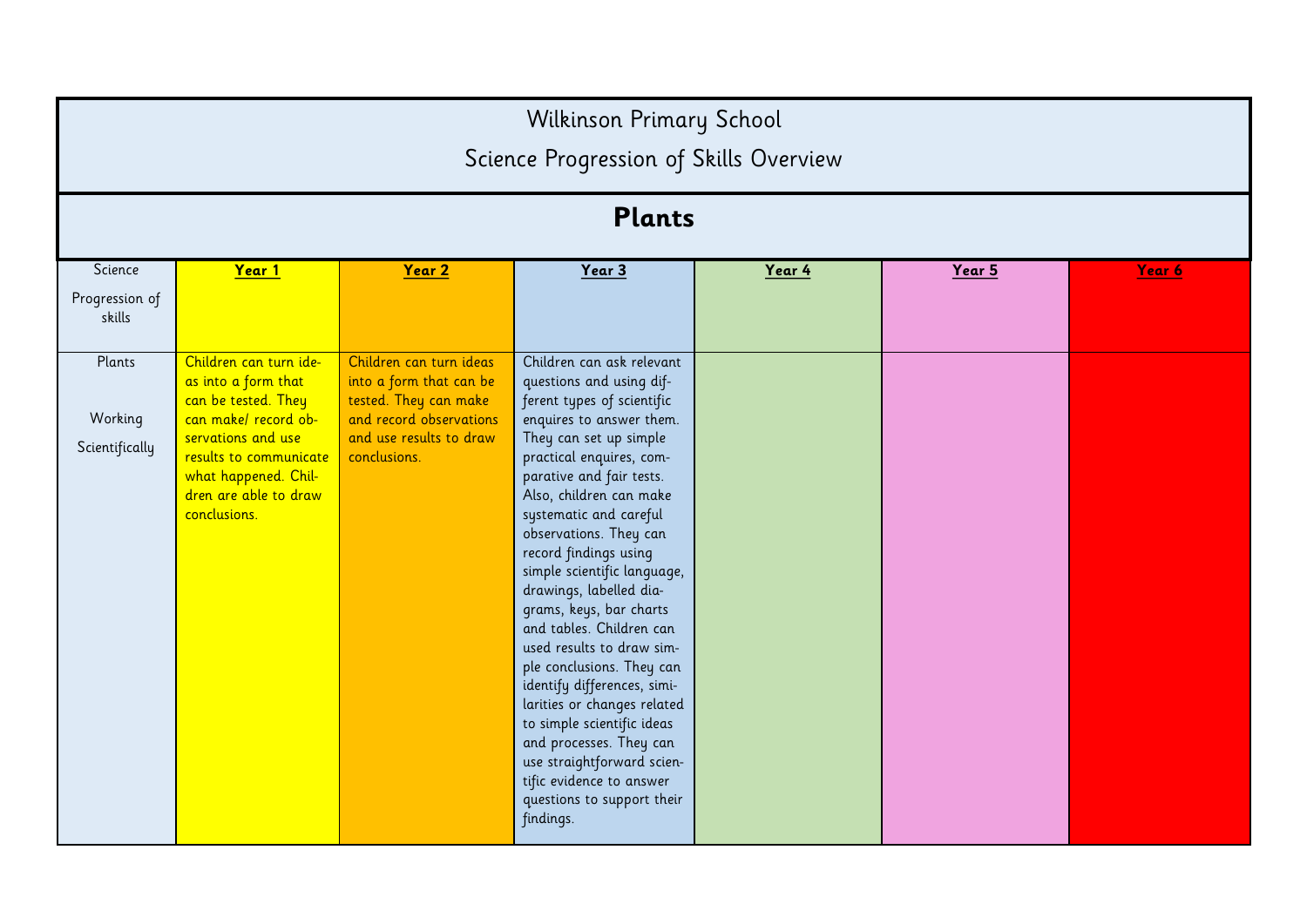|                              | <b>Wilkinson Primary School</b><br>Science Progression of Skills Overview |        |        |                                     |                                                            |        |  |  |
|------------------------------|---------------------------------------------------------------------------|--------|--------|-------------------------------------|------------------------------------------------------------|--------|--|--|
|                              |                                                                           |        |        | Properties and Changes of Materials |                                                            |        |  |  |
| Science                      | Year 1                                                                    | Year 2 | Year 3 | Year 4                              | Year 5                                                     | Year 6 |  |  |
| Progression of<br>skills     |                                                                           |        |        |                                     |                                                            |        |  |  |
| Properties and<br>changes of |                                                                           |        |        |                                     | Children are able to plan<br>different types of scientific |        |  |  |
| Materials                    |                                                                           |        |        |                                     | enquiries to answer ques-<br>tions. They can take meas-    |        |  |  |
|                              |                                                                           |        |        |                                     | urements, using a range of<br>scientific equipment. They   |        |  |  |
| Working<br>Scientifically    |                                                                           |        |        |                                     | are also able to record<br>data and results of in-         |        |  |  |
|                              |                                                                           |        |        |                                     | creasing complexity using                                  |        |  |  |
|                              |                                                                           |        |        |                                     | scientific diagrams and<br>labels, classification keys,    |        |  |  |
|                              |                                                                           |        |        |                                     | tables, bar and line<br>graphs. Children can use           |        |  |  |
|                              |                                                                           |        |        |                                     | test results to make pre-                                  |        |  |  |
|                              |                                                                           |        |        |                                     | dictions to set up further<br>comparative and fair tests.  |        |  |  |
|                              |                                                                           |        |        |                                     | They can report and pre-                                   |        |  |  |
|                              |                                                                           |        |        |                                     | sent findings from enquir-<br>ies, including conclusions.  |        |  |  |
|                              |                                                                           |        |        |                                     |                                                            |        |  |  |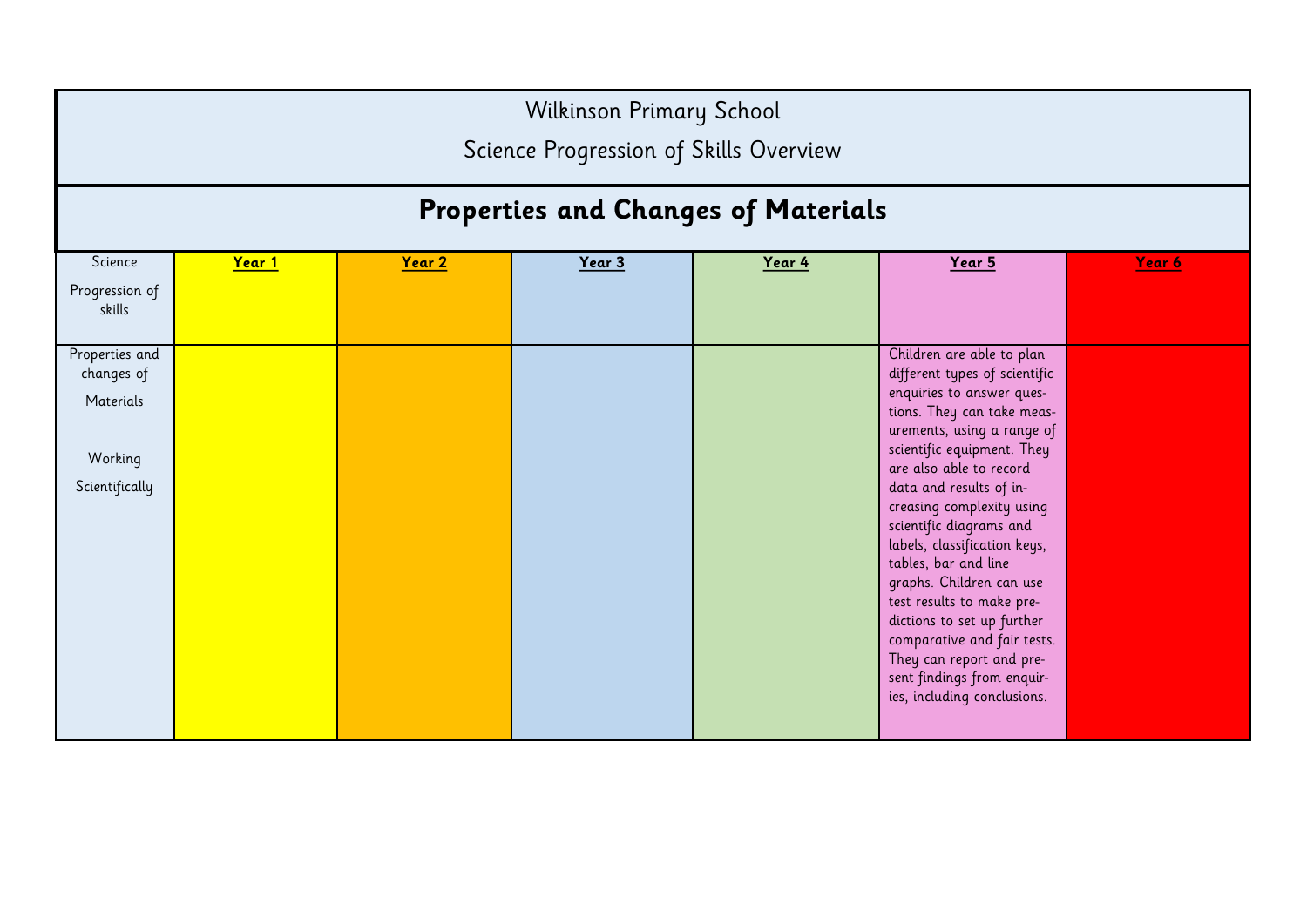|                                     | <b>Wilkinson Primary School</b><br>Science Progression of Skills Overview |        |                                                                                                                                                                                                                                                                                                                                                                                                                                                                                                                                                                      |        |        |        |  |  |
|-------------------------------------|---------------------------------------------------------------------------|--------|----------------------------------------------------------------------------------------------------------------------------------------------------------------------------------------------------------------------------------------------------------------------------------------------------------------------------------------------------------------------------------------------------------------------------------------------------------------------------------------------------------------------------------------------------------------------|--------|--------|--------|--|--|
|                                     |                                                                           |        | <b>Rocks</b>                                                                                                                                                                                                                                                                                                                                                                                                                                                                                                                                                         |        |        |        |  |  |
| Science<br>Progression of<br>skills | Year 1                                                                    | Year 2 | Year 3                                                                                                                                                                                                                                                                                                                                                                                                                                                                                                                                                               | Year 4 | Year 5 | Year 6 |  |  |
| Rocks<br>Working<br>Scientifically  |                                                                           |        | Children can plan differ-<br>ent types of scientific<br>enquiries to answer ques-<br>tions. They are able to<br>take measurements, using<br>a range of scientific<br>equipment. Children can<br>record data and results<br>of increasing complexity<br>using scientific diagrams<br>and labels, classification<br>keys, tables, bar and line<br>graphs. They can use test<br>results to make predic-<br>tions to set up further<br>comparative and fair<br>tests. Also, children can<br>report and present find-<br>ings from enquiries, in-<br>cluding conclusions. |        |        |        |  |  |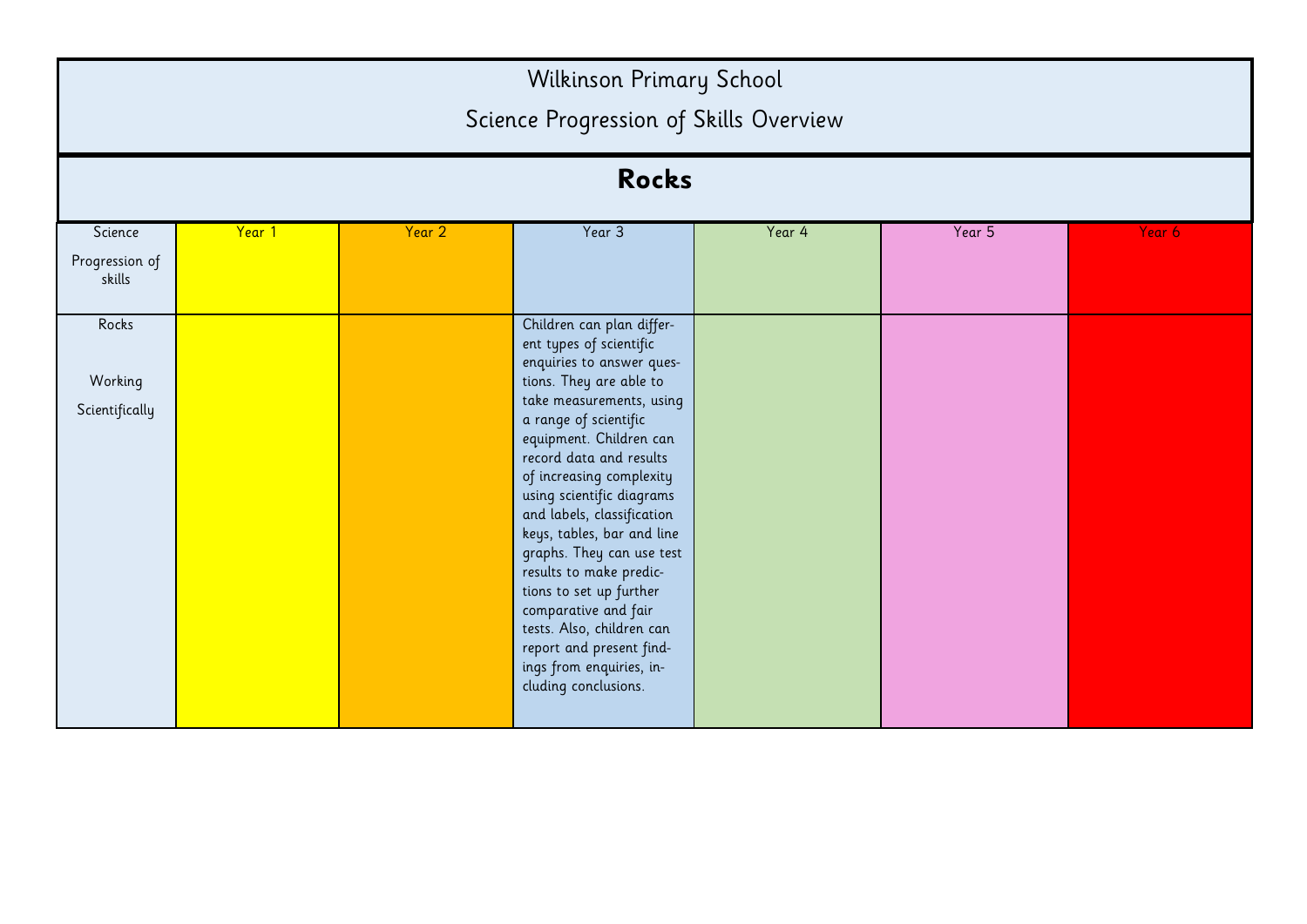| <b>Wilkinson Primary School</b><br>Science Progression of Skills Overview |                                                                                                                                         |  |  |  |  |  |  |
|---------------------------------------------------------------------------|-----------------------------------------------------------------------------------------------------------------------------------------|--|--|--|--|--|--|
| <b>Seasonal Changes</b>                                                   |                                                                                                                                         |  |  |  |  |  |  |
| Science<br>Progression of<br>skills                                       | Year 1<br>Year 2<br>Year 3<br>Year 4<br>Year 5<br>Year 6                                                                                |  |  |  |  |  |  |
| Seasonal<br>Changes<br>Working<br>Scientifically                          | Children can make<br>observations and com-<br>parisons and explain<br>them. They can make<br>suggestions how to<br>investigate an idea. |  |  |  |  |  |  |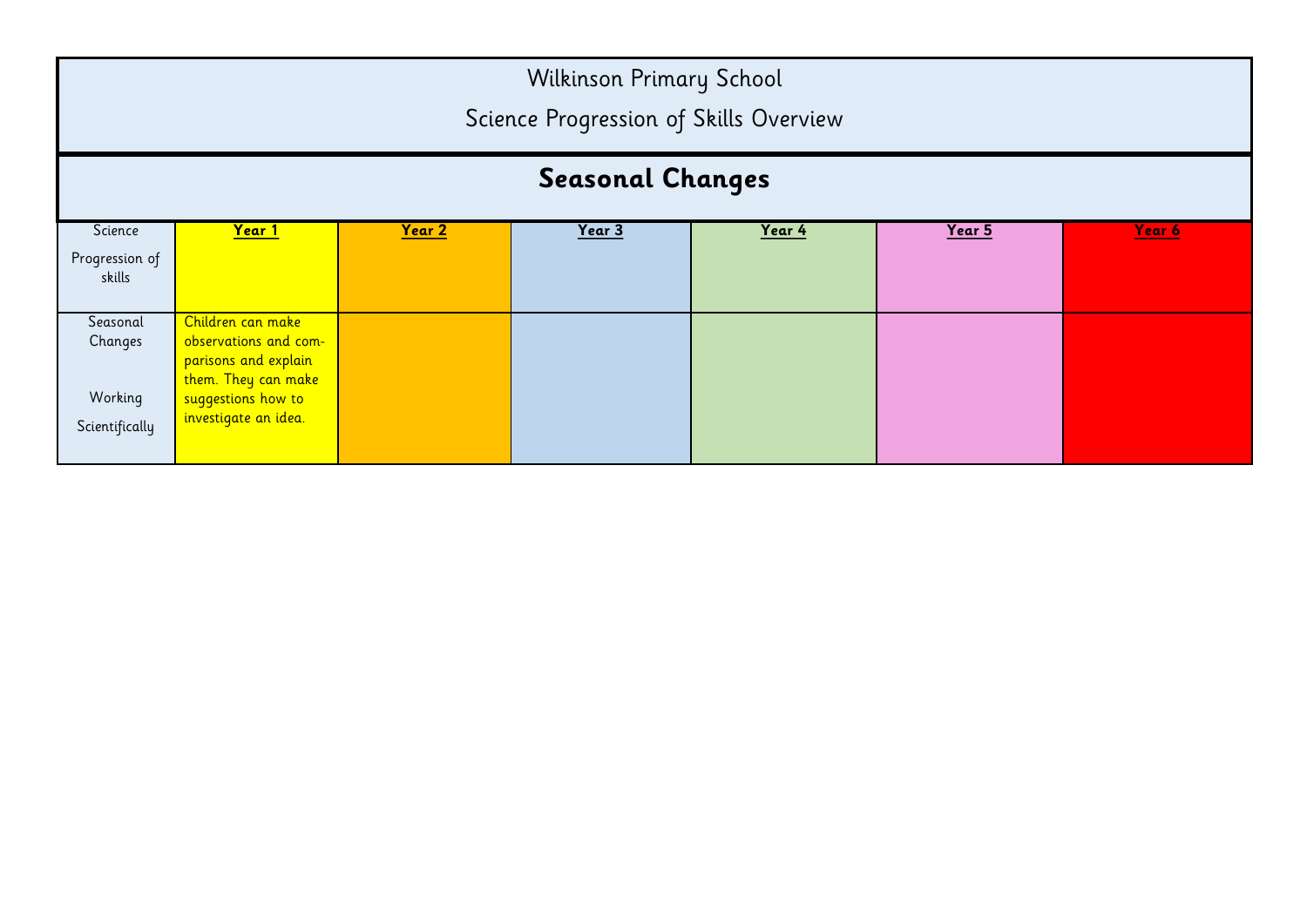| Wilkinson Primary School<br>Science Progression of Skills Overview |        |                                                                                                  |        |                                                                                                                                                                                                                                                                                                                                                                                                                                                                                                                                                                    |        |        |  |  |  |  |  |
|--------------------------------------------------------------------|--------|--------------------------------------------------------------------------------------------------|--------|--------------------------------------------------------------------------------------------------------------------------------------------------------------------------------------------------------------------------------------------------------------------------------------------------------------------------------------------------------------------------------------------------------------------------------------------------------------------------------------------------------------------------------------------------------------------|--------|--------|--|--|--|--|--|
| Sound                                                              |        |                                                                                                  |        |                                                                                                                                                                                                                                                                                                                                                                                                                                                                                                                                                                    |        |        |  |  |  |  |  |
| Science                                                            | Year 1 | Year 2                                                                                           | Year 3 | Year 4                                                                                                                                                                                                                                                                                                                                                                                                                                                                                                                                                             | Year 5 | Year 6 |  |  |  |  |  |
| Progression of<br>skills                                           |        |                                                                                                  |        |                                                                                                                                                                                                                                                                                                                                                                                                                                                                                                                                                                    |        |        |  |  |  |  |  |
| Sound<br>Working<br>Scientifically                                 |        | Children can make and<br>record observations/<br>comparisons. They can<br>also draw conclusions. |        | Children can take accurate<br>measurements using<br>standard units, using a<br>range of equipment, in-<br>cluding thermometers and<br>data loggers. They can<br>gather, record, classify<br>and present data in a vari-<br>ety of ways to help in<br>answering questions. Also,<br>they can report on find-<br>ings from enquiries, includ-<br>ing oral and written expla-<br>nations, displays or<br>presentations of results<br>and conclusions. Children<br>can make predictions for<br>new values, suggest im-<br>provements and raise fur-<br>ther questions. |        |        |  |  |  |  |  |